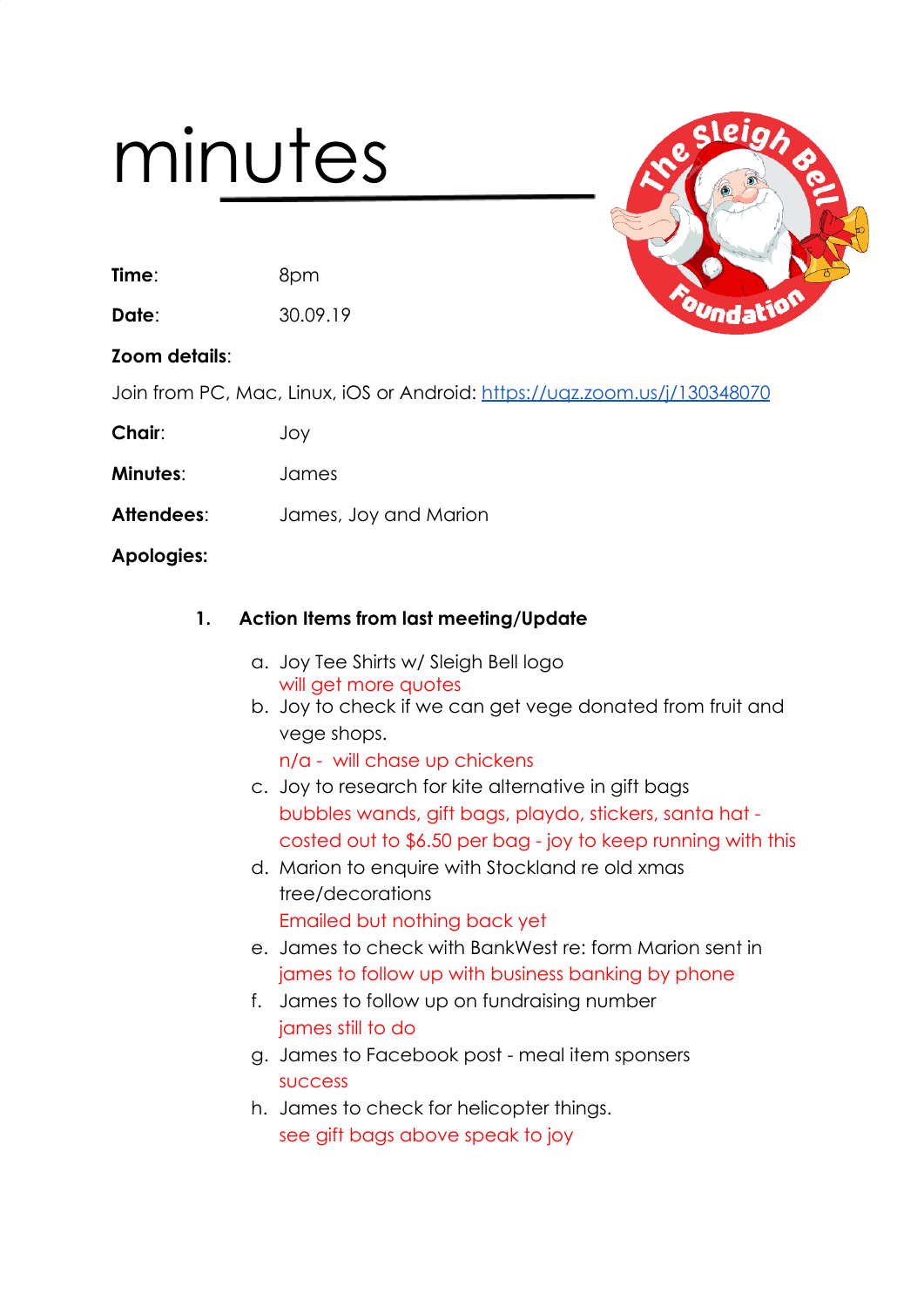| 2.<br><b>Fundraising</b><br>a. Bunnings update - james to follow                                                              |              |
|-------------------------------------------------------------------------------------------------------------------------------|--------------|
| b. Fundraising next year - Brisbane Marathon                                                                                  | James        |
| c. Other big-ticket fundraisers for 2020                                                                                      | Everyone     |
| 3. Winter Wonderland<br>a. Working budget update<br>b. bouncy castle etc - booked and deposit paid<br>c. invites (to be done) | James<br>Joy |
| 4. A.O.B<br>a. Sleigh Bell on LinkedIn<br>www.linkedin.com/company/the-sleigh-bell-foundation/<br>httn                        | James        |

james to speak to nathan about cooker and bain marees

Chair sets Zoom and agenda (change zoom details in agenda) and add to Google Drive - then emails everyone

Minute's person just tidies up notes and sends around to everyone then adds to the website

| <b>Date</b>     | <b>Chair</b>       | <b>Minutes</b> |
|-----------------|--------------------|----------------|
| <b>April</b>    | James (Rizza away) | James          |
| May             | Marion             | Rizza          |
| June            | Joy                | James          |
| July            | James              | Joy            |
| August          | Joy                | James          |
| September       | Marion             | James          |
| October         | James              | Marion         |
| <b>November</b> | Joy                | James          |
| <b>December</b> | James              | Marion         |

5. Next Meeting

a. Time 8pm